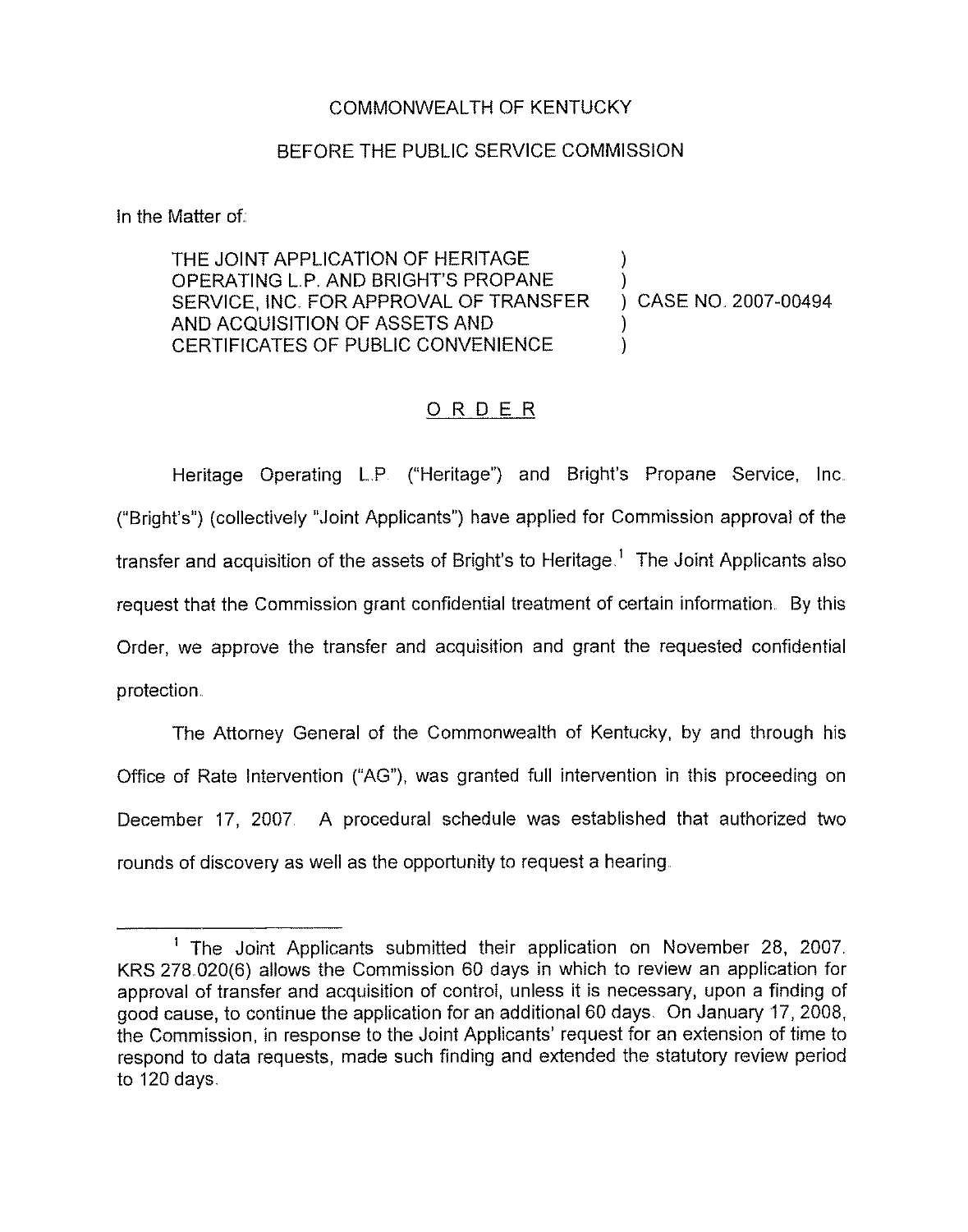The Joint Applicants and the AG filed an Agreed Stipulation, which is appended hereto as Appendix A, on January 24, 2008 and jointly moved the Commission for a decision on the record.

## PROPOSED TRANSACTION

Bright's is a Kentucky corporation that owns and operates facilities used to distribute and sell manufactured gas to approximately 51 customers in Old Bridge Subdivision in Boyle County, Kentucky<sup>2</sup> and is a utility subject to the Commission's jurisdiction.<sup>3</sup> Its distribution system consists of an 18,000 gallon propane tank, approximately 11,925 feet of 2-inch plastic pipeline and approximately 5,100 feet of 3/4inch service lines.<sup>4</sup> As of December 31, 2006, Bright's had a net utility plant valued at \$37,541.<sup>5</sup> For the calendar year 2006, Bright's recorded operating revenues of \$50,868 and utility operating expenses of \$43,679, resulting in net utility operating income of  $$7.189<sup>6</sup>$ 

Heritage is a Delaware limited partnership authorized to do business in Kentucky. It is one of the three largest retail propane marketers in the United States. Heritage has 20 retail locations in Kentucky and maintains a corporate office at 200 Meijer Drive,

 $3$  KRS 278 010(3)(b) and (c). The Commission declared Bright's a jurisdictional utility pursuant to KRS 278 010(3) in Case No, 1990-00091, Jurisdictional Status of Bright's Propane Service, Inc.'s Propane Distribution System. (Ky. PSC Feb. 15, 1991).

<sup>4</sup> Application at 2.

<sup>5</sup> Annual Report of Bright's to the Public Service Commission for the Year Ended December 31, 2006 at 9.

 $6$  Id. at 17

<sup>&</sup>lt;sup>2</sup> Application at 2.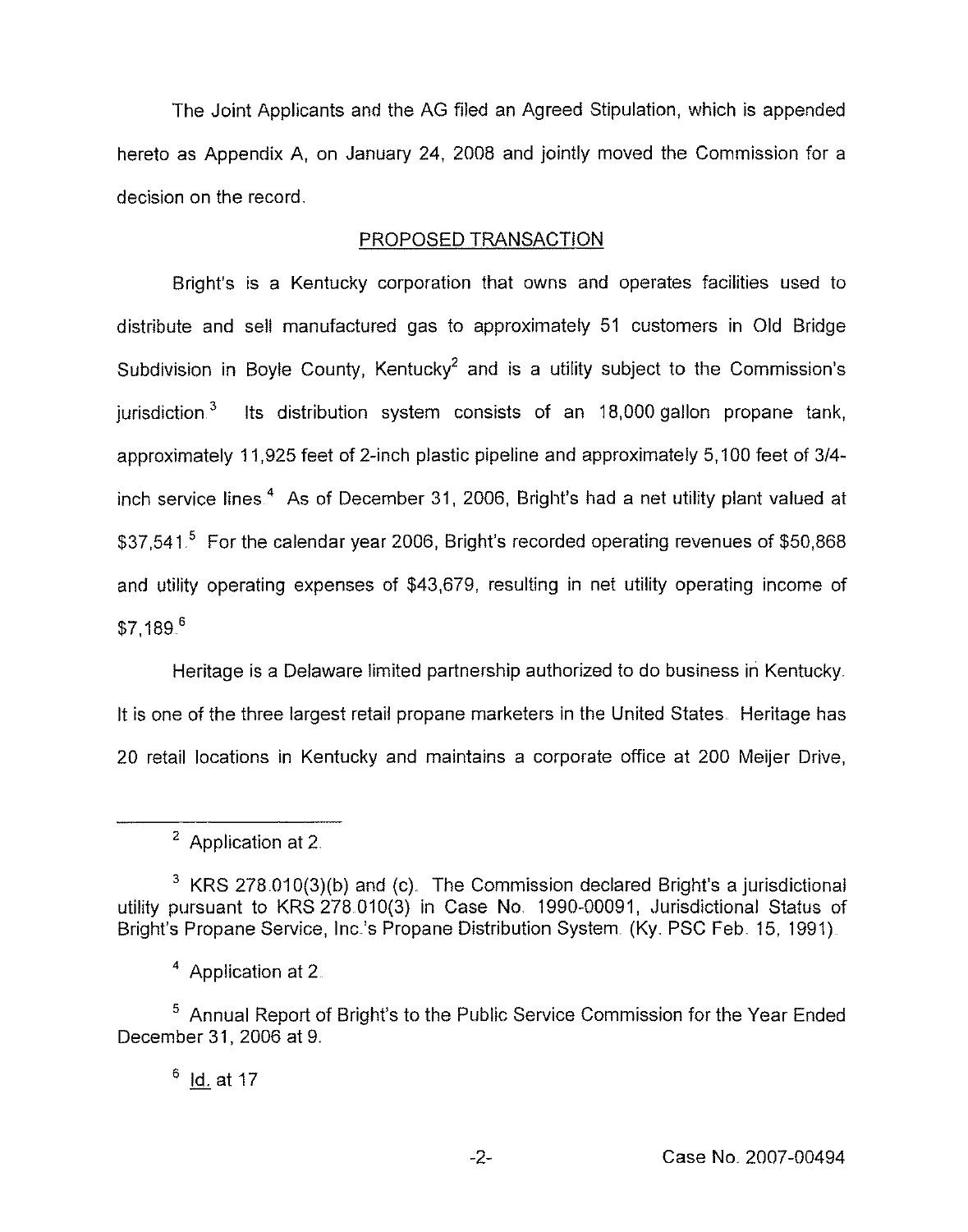Florence, Kentucky.<sup>7</sup> Heritage submitted financial information to the Commission relative to its total assets, operating revenues, and long-term debt, etc.

The Joint Applicants presented a proposed Agreement for Purchase and Saic of Assets ("Agreement") to the Commission on December 21, 2007. Pursuant to the Agreement, Heritage will purchase the utility assets of Bright's as well as the assets of Bright's Bottle Gas Co., a non-jurisdictional corporation. Heritage proposes to acquire the utility assets of Bright's for the sum of  $$250,000<sup>8</sup>$  Heritage does not intend to incur any new indebtedness to purchase the utility assets<sup>9</sup> and does not plan to increase rates for <sup>1</sup> year after the transaction

Heritage intends to continue the utility operations at the same location with the same contact personnel and phone numbers<sup>10</sup> and to retain the current employees of Bright's. These employees include a senior service technician with 32 years' two installation and delivery technicians with 21 years' experience, ar installation and delivery technician with 12 years' experience and a safety director with 9 years' experience. Heritage states that, in addition to these employees, it has experienced staff available in its other offices. It further states that while it does not have experience operating a rate-regulated distribution system, it does have experience operating safety-regulated pipeline systems."

 $8$  Id. at 2.

 $10$  Id. at 5

 $<sup>7</sup>$  Application at 2.</sup>

<sup>&</sup>lt;sup>9</sup> Application at 3.

<sup>&</sup>lt;sup>11</sup> Response to Commission Staff's First Data Request, Item 4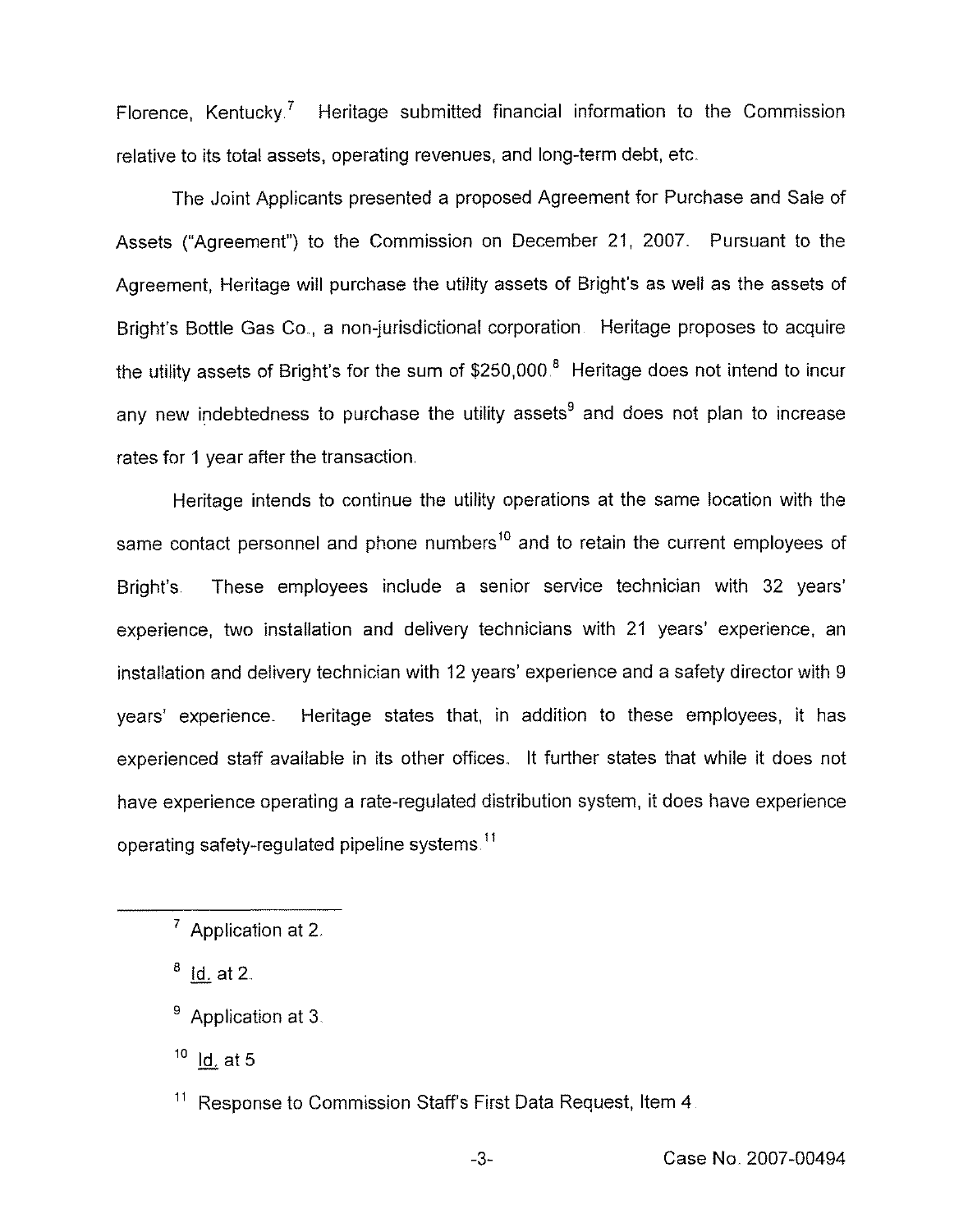The parties to this proceeding have entered into an Agreed Stipulation. The Agreed Stipulation includes 10 commitments made by the Joint Applicants. The parties request that the Commission enter an Order accepting the Agreed Stipulation in its entirety without modification and approve the proposed transfer and acquisition with the agreed commitments included as conditions of transfer.

## STATUTORY STANDARD FOR TRANSFERS

KRS 278 020(5) provides that no person may acquire or transfer control or ownership of a utility without prior approval of the Commission The Commission will approve such a transfer if it determines that the acquirer has the financial, technical, and managerial abilities to provide reasonable service The Commission must also determine that the acquisition is made in accordance with the law, for a proper purpose, and is consistent with the public interest.<sup>12</sup> The Commission may grant an application upon terms and conditions it deems necessary to protect the public interest.

## CONFIDENTIALITY ISSUE

During the processing of this case, the AG and Commission Staff requested information from the Joint Applicants. Upon responding to the information requests, Joint Applicants requested that certain information be held confidential, Specifically, the Joint Applicants requested that the Commission grant confidential protection to the information contained in Exhibits <sup>1</sup> and 3 to its December 21, 2007 responses to Commission Staff's First Data Request and to the information contained in its responses to the AG's First Data Request, Items 7 and 22. By letter dated January 4, 2008, the Commission's Executive Director denied the Joint Applicants' request for confidential

 $12$  KRS 278.020(6).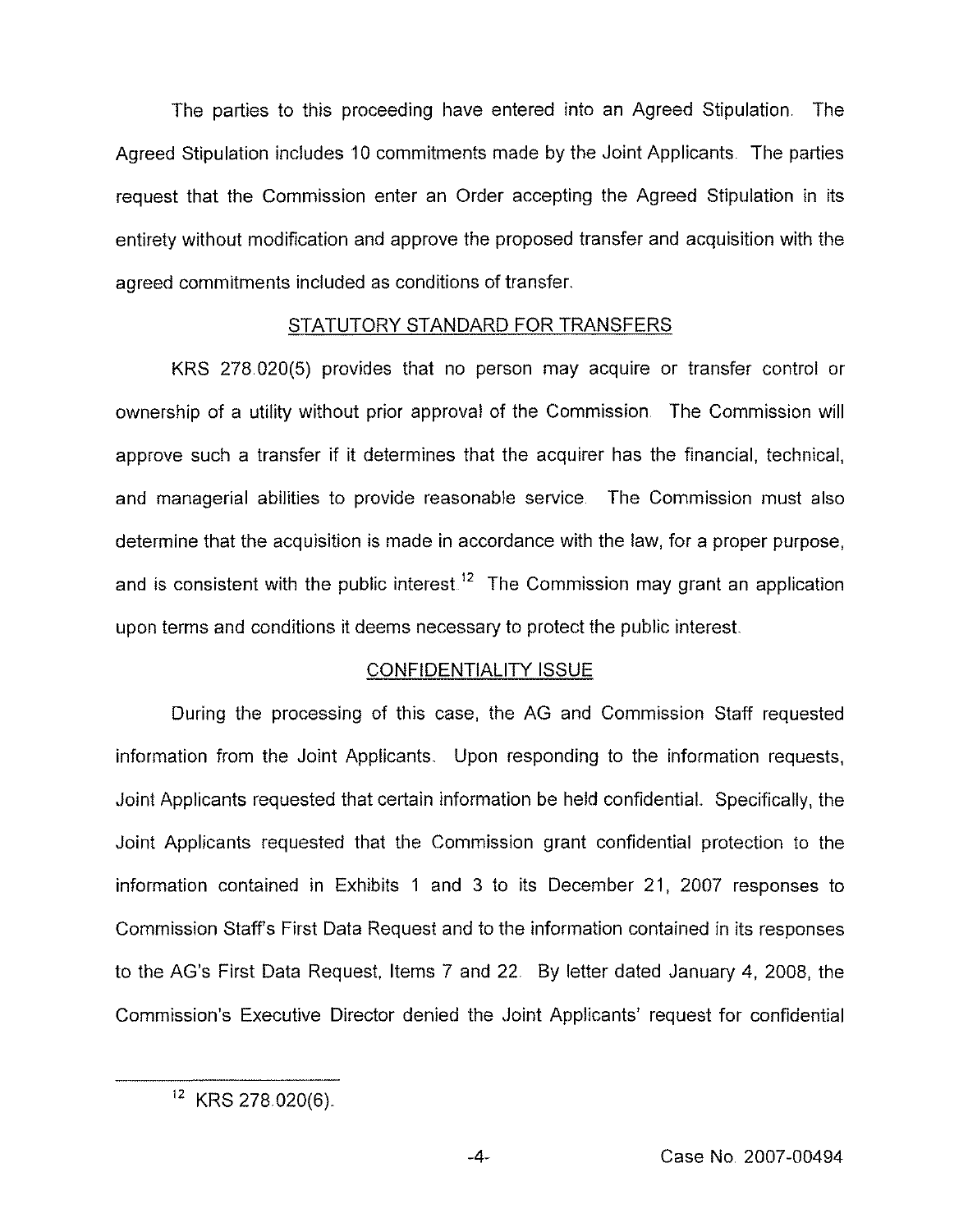treatment because their request did not contain sufficient justification or explanation to qualify the information for protection and because the Joint Applicants failed to redact and, thus, revealed the information in their response to Item 7 of the AG's First Data Request. On January 15, 2008, the Joint Applicants moved the Commission to reconsider the letter ruling denying confidential protection of the information.

KRS 61.872(1) provides that "[a]II public records shall be open for inspection by any person, except as otherwise provided by KRS 61.884." KRS 61.878(1) establishes several classes of public records that are excluded from public inspection. Among those classes are documents "generally recognized as confidential or proprietary" whose disclosure would "permit an unfair commercial advantage to competitors of the entity that disclosed the records."<sup>13</sup>

The Joint Applicants resubmitted their responses and redacted the specific information for which they were seeking confidential protection, They also provided additional support for their confidentiality request. They assert that the information redacted from the responses to data requests concerns non-regulated activities and financial information of both applicants. They state that this non-regulated information is not available from any commercial source or on file with the Federal Energy Regulatory Commission, Security Exchange Commission, or any other public agency. In addition, Heritage states that it is a propane provider operating in a competitive market and disclosure of the information would permit its competitors not only to discover confidential financial information, but would also provide them with the identities of its pipeline customers

 $13$  KRS 61.878(1)(c)(1).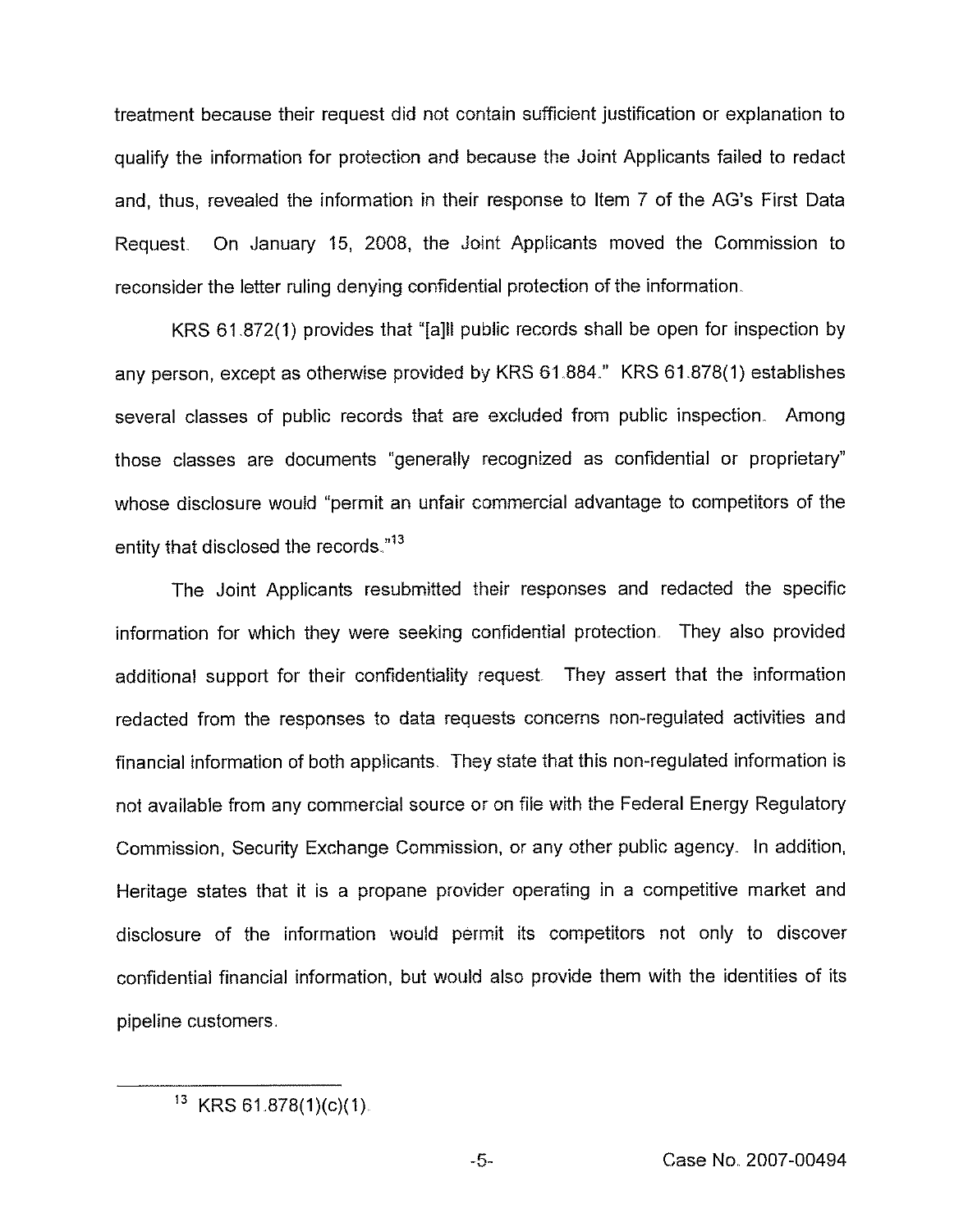## **CONCLUSION**

Having reviewed the record and being otherwise sufficiently advised, the Commission finds that Heritage has the financial, managerial, and technical abilities to provide reasonable service to customers of Bright's. We also find that the commitments made by the Joint Applicants are generally reasonable and should be imposed as conditions upon the transfer, with one exception and with some modifications.<sup>14</sup> The Commission does not believe that Commitment X of the Agreed Stipulation should be included as a condition of transfer. We find that it would be very difficult to determine Heritage's compliance with this commitment. In addition, since Heritage will be the surviving utility upon completion of the transaction, we find that the conditions should be imposed solely upon Heritage and not upon the Joint Applicants. Given that we are not accepting the terms of the Agreed Stipulation exactly as filed, we find that the parties should be required to notify us if they wish to withdraw from the Agreed Stipulation and that Heritage should be required to confirm that it agrees to be bound by the conditions imposed by the Commission. We also find that, with the imposition of the conditions, the proposed transfer is in accordance with law, is for a proper purpose, and is consistent with the public interest

The Commission has further reviewed the Joint Applicants' request for confidentiality and finds that disclosure of the information redacted in Exhibits <sup>1</sup> and 3 of the Joint Applicants' responses to Commission Staff's First Data Request and their responses to Items 7 and 22 of the AG's First Data Request would result in competitive

<sup>&</sup>quot; See Appendix B to this Order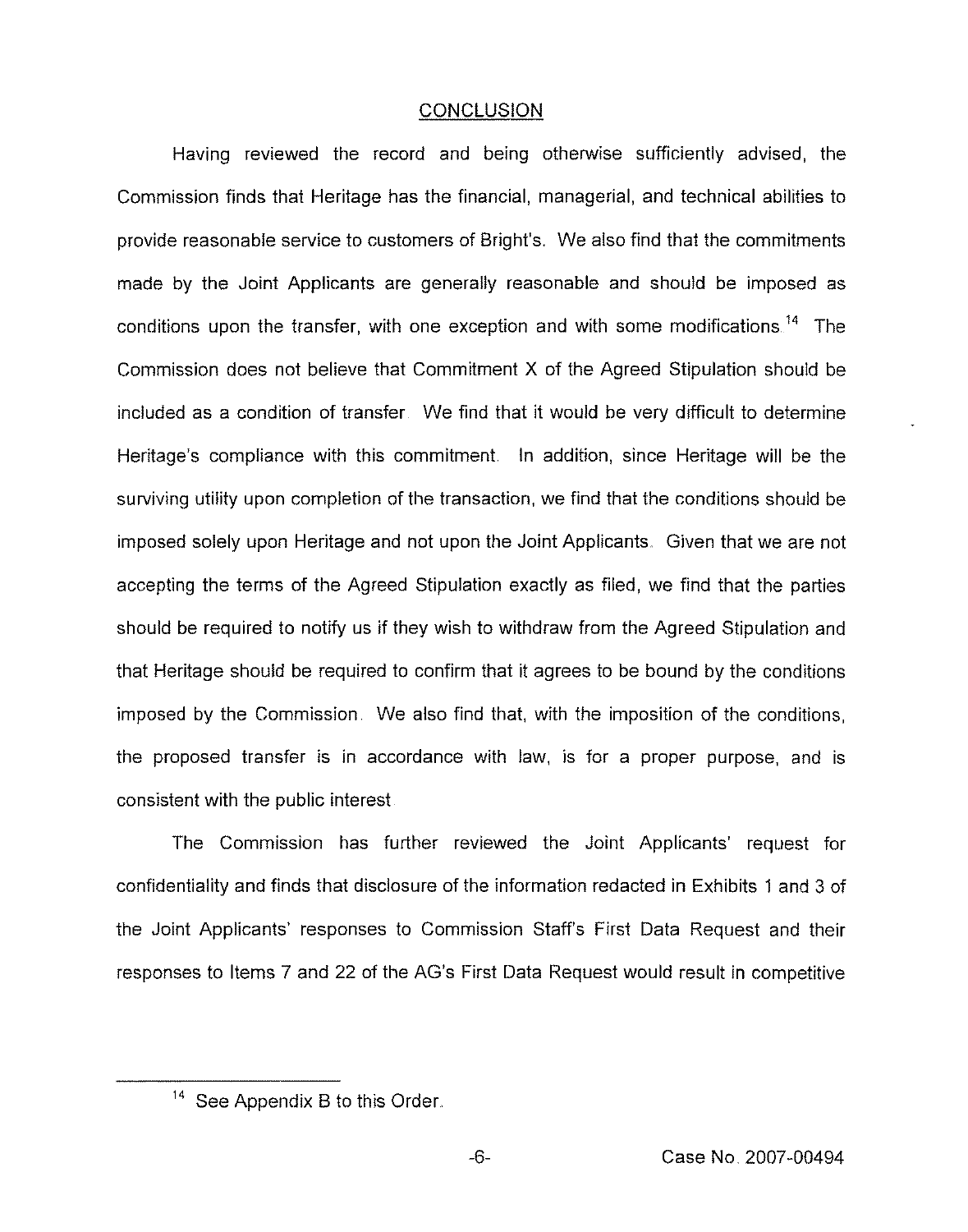harm to Heritage. Therefore, we find that the redacted information should be afforded confidential protection.

IT IS THEREFORE ORDERED that.

<sup>1</sup> Subject to the conditions set forth in Appendix B to this Order, the transfer and acquisition of Bright's to Heritage is approved The proposed transfer and acquisition shall not proceed unless, within 20 days of the date of this Order, written acknowledgement by Heritage's chief executive officer accepting and agreeing to be bound by these conditions is filed with the Commission

2 The Agreed Stipulation is approved as modified herein.

3 Within 10 days of completion of the transfer, Heritage shall file with the Commission the journal entries used to record the purchase and identify the detailed plant accounts in which the assets are recorded.

4 Within 10 days of completion of the transfer, Heritage shall file with the Commission an adoption notice conforming to the requirements of Administrative Regulation 807 KAR 5:011, Section 15(6).

5 Within 10 days after the filing of its adoption notice with the Commission, Heritage shall issue and file in its own name a tariff in the form prescribed in Administrative Regulation 807 KAR 5.011

6 Bright's shall submit to the Commission a financial and statistical report, as described in Administrative Regulation 807 KAR 5.006, Section 3, for the period in calendar year 2008 that it owned and operated the transferred assets.

7 Heritage shall submit to the Commission a financial and statistical report, as described in Administrative Regulation 807 KAR 5.006, Section 3, for the period in

 $-7-$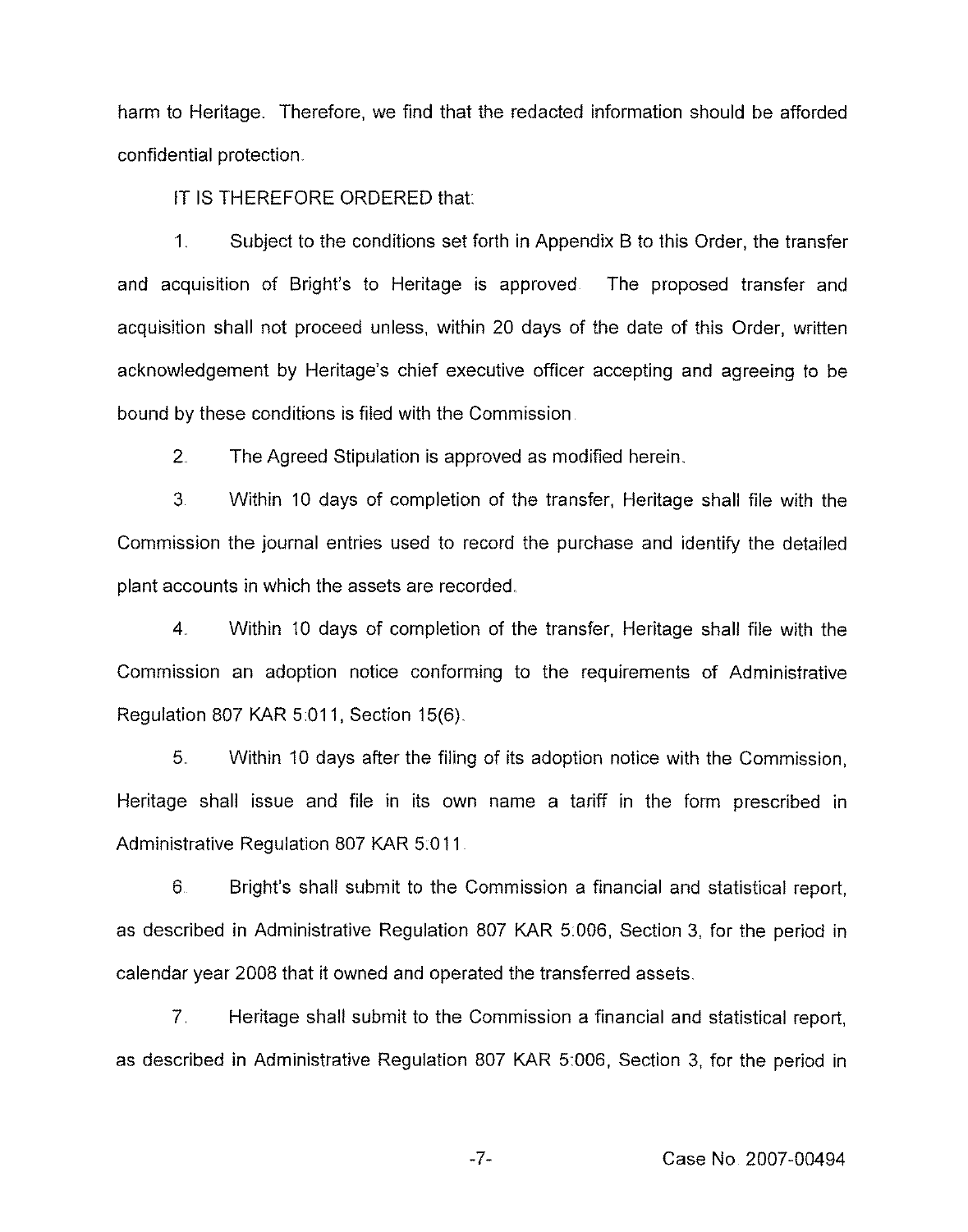calendar year 2008 that it owns and operates the transferred assets. This report must be based on accounts set up in conformity with the Uniform System of Accounts for gas utilities as prescribed by the Commission

8. Joint Applicants' petition for confidential protection of that certain information in Exhibits <sup>I</sup> and 3 redacted from their responses to Commission Staff's First Data Request and their responses to Items 7 and 22 of the AG's First Data Request is granted

9. If any party wishes to withdraw from the Agreed Stipulation because of the modifications ordered herein, it shall notify the Commission in writing within 10 days of the date of this Order

Done at Frankfort, Kentucky, this 27th day of February, 2008.

By the Commission

Commissioner Clark Abstains.

ATTEST. √e Director

Case No, 2007-00494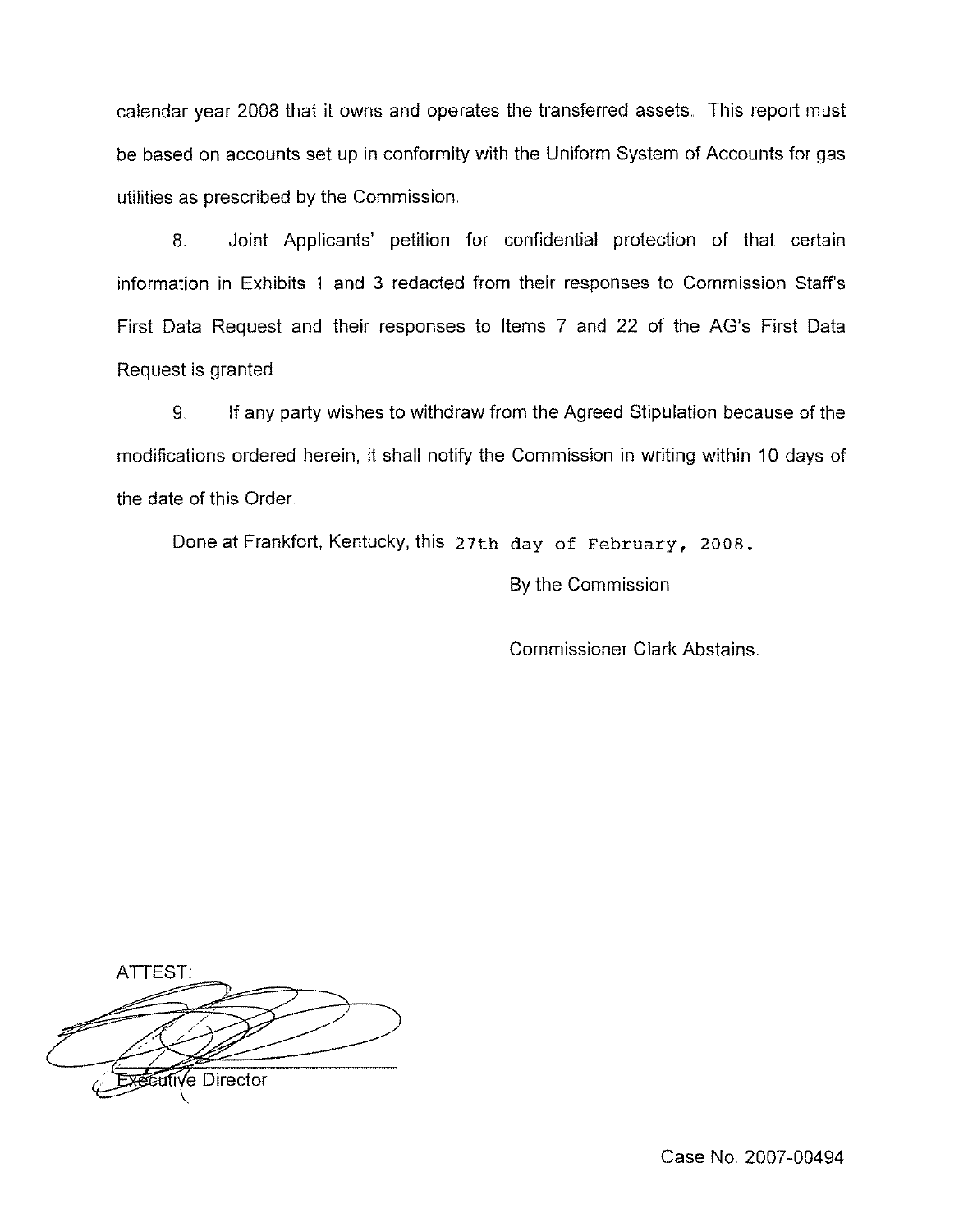# APPENDIX A

 $\sim$ 

 $\sim 10^7$ 

# APPENDIX TO AN ORDER OF THE KENTUCKY PUBLIC SERVICE COMMISSION IN CASE NO. 2007-00494 DATED FEBRUARY 27, 2008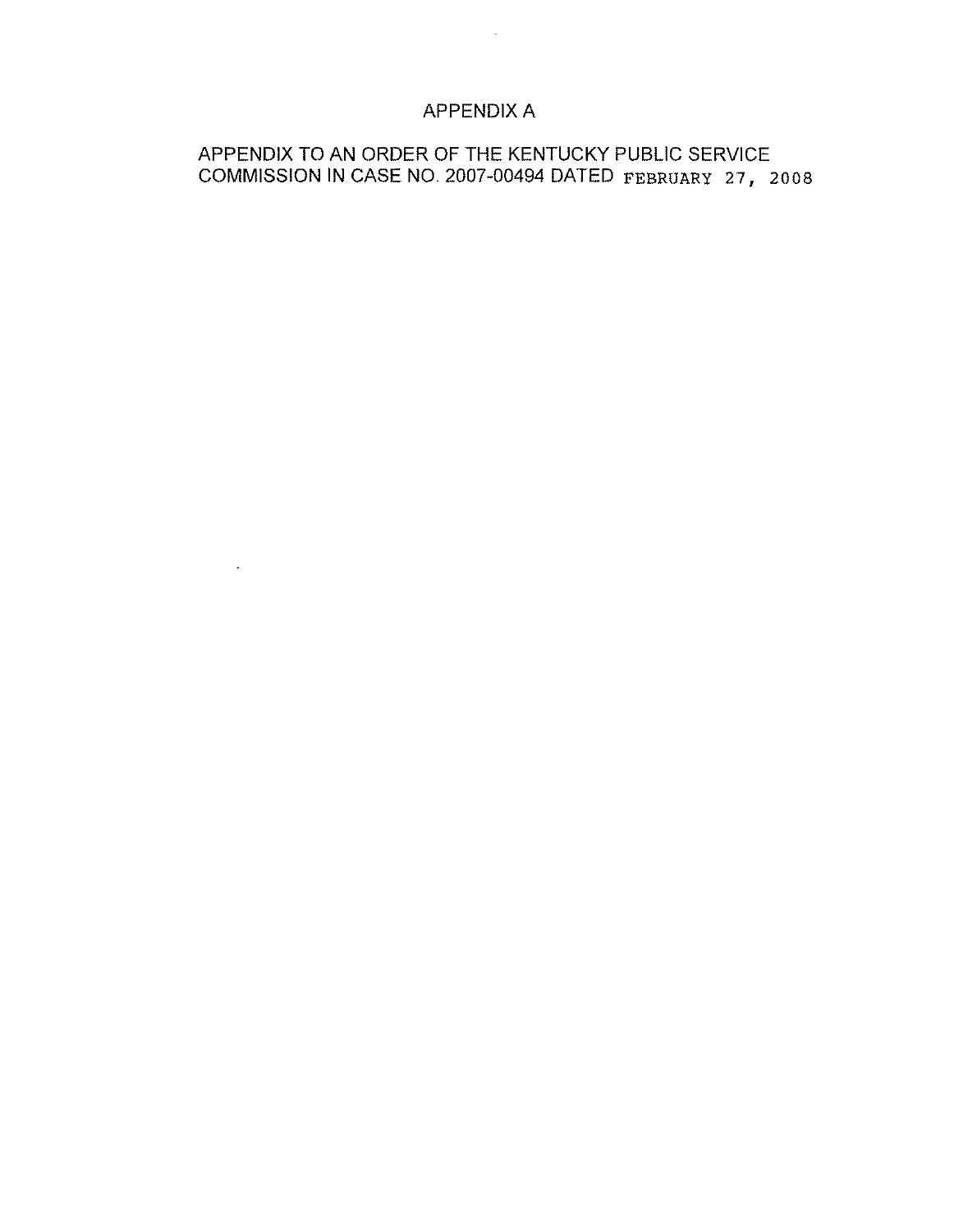Commonwealth of Kentucky Before the Public Service Commission

RECEIVED

JAN 24 2008 PUBLIC SERVICE **COMMISSION** 

In the Matter of:

THE JOINT APPLICATION OF HERITAGE OPERATING L.P. AND BRIGHT'S PROPANE )<br>SERVICE, INC. FOR APPROVAL OF (3) Case No. 2007-00494 SERVICE, INC. FOR APPROVAL OF TRANSFERAND ACQUISITION OF ASSETS ) AND CERTIFICATES OF PUBLIC ) **CONVENIENCE** 

#### AGREED STIPULATION

The undersigned parties ("Parties"), by counsel, hereby advise the Public Service Commission ("Commission") that the Parties have agreed by written stipulation ("Stipulation") as follows:

WHEREAS, on November 29, 2007, Heritage Operating L.P. ("Heritage") and Bright's Propane Service, Inc. ("Bright's"), (collectively "Joint Applicants"), filed an application seeking approval of the transfer and acquisition of control of Bright's pursuant to KRS 278.020(5) and (6) and 807 KAR 5:001 Section 8 supporting the approval of the transfer and acquisition of control of Bright's; and

WHEREAS, Jack Conway, Attorney General for the Commonwealth of Kentucky, has been granted intervention in the case by the Commission; and

WHEREAS, the Attorney General has propounded two sets of requests for information in this proceeding and the Joint Applicants have answered and satisfied the Attorney General's requests; and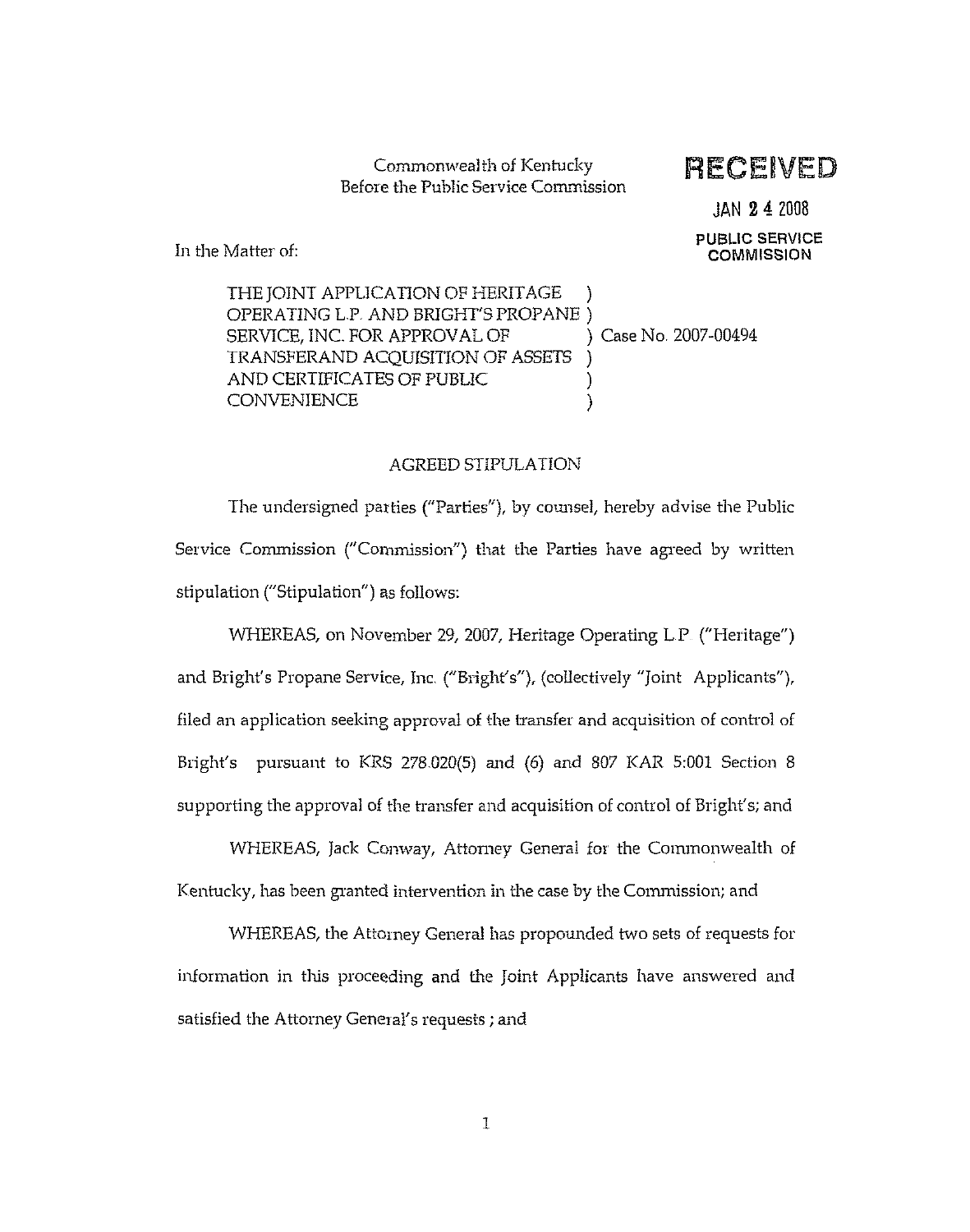WHEREAS, the Parties recognize that continued litigation of this proceeding could be lengthy and costly, and the Parties desire to settle the issues arising in this proceeding; and

WHEREAS, the Parties stipulate that the testimony filed by the ]oint Applicants in this proceeding shall be deemed admitted into the record and may be relied upon by the Commission in rendering any orders in this proceeding; and

WHEREAS, the Parties will endeavor to obtain prompt approval of this Stipulation by the Commission The Parties do not intend to modify the relief sought in the application or other documents filed in support of the application, and this Stipulation shall not be deemed to be a new application, The Parties further request that the Commission issue its Order on this Stipulation as expeditiously as possible under KRS 278 020(6); and

WHEREAS, this Stipulation is supported by adequate data and information; represents a just and reasonable resolution of the issues raised in these proceedings; violates no regulatory principle or precedent; and is the product of knowledgeable and capable Parties. While this Stipulation is not binding on the Commission, it is entitled to careful consideration by the Conunission; and

WHEREAS, this Stipulation is expressly conditioned upon its adoption by the Commission, in its entirety and without modification. Should the Conunission reject or modify all or any part of this Stipulation or impose

 $\overline{2}$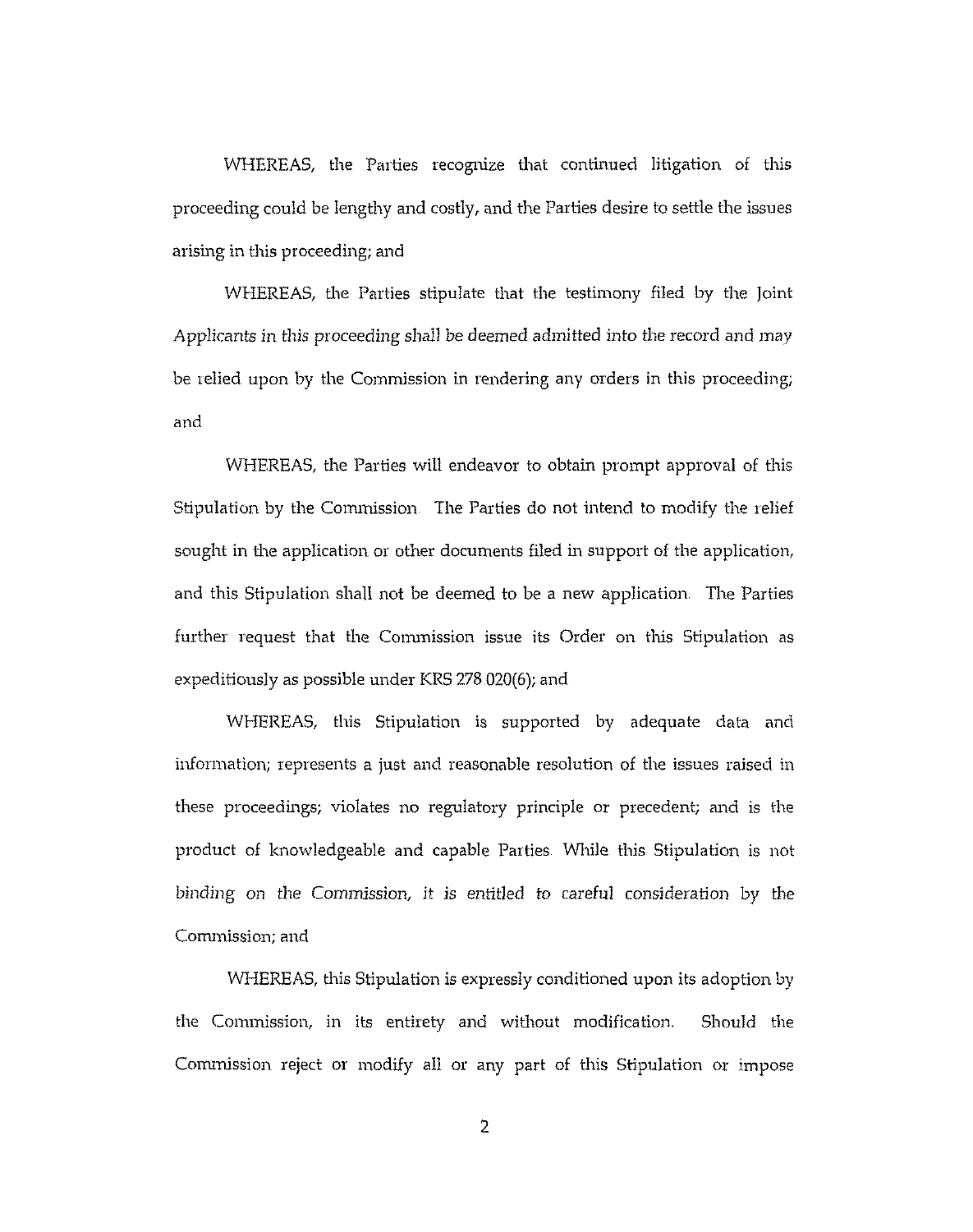additional or different conditions or requirements upon the Parties, the Parties shall have the right, within 20 days of service of the Conunission's order, to file an application for rehearing pursuant to KRS 278400. Upon the Conunission's issuance of an Order on Rehearing that does not adopt the Stipulation in its entirety without material modification, any Party may terminate and withdraw from the Stipulation by filing a notice with the Commission within l5 days of the Commission's Order on Rehearing Upon such notice of termination or withdrawal by any Party pursuant to the above provisions, the Stipulation shall inunediately become null and void; and

WHEREAS, all of the Signatory Parties fully support this Stipulation and urge the Conunission to accept and approve the terms hereof;

NOW THEREFORE, the Parties hereby agree, stipulate and recommend to the Commission that it issue an Order approving Joint Applicants' application submitted to the Conunission on November I, 2007 for approval of a transfer and acquisition of control of Bright's, subject to the following terms and conditions:

## I. ADOPTION OF CURRENTLY APPROVED RATES

Immediately upon the closing of the transaction, the Joint Applicants will adopt the currently approved rates and tariffs used by Bright's Propane Service, Inc and file same with the Commission

3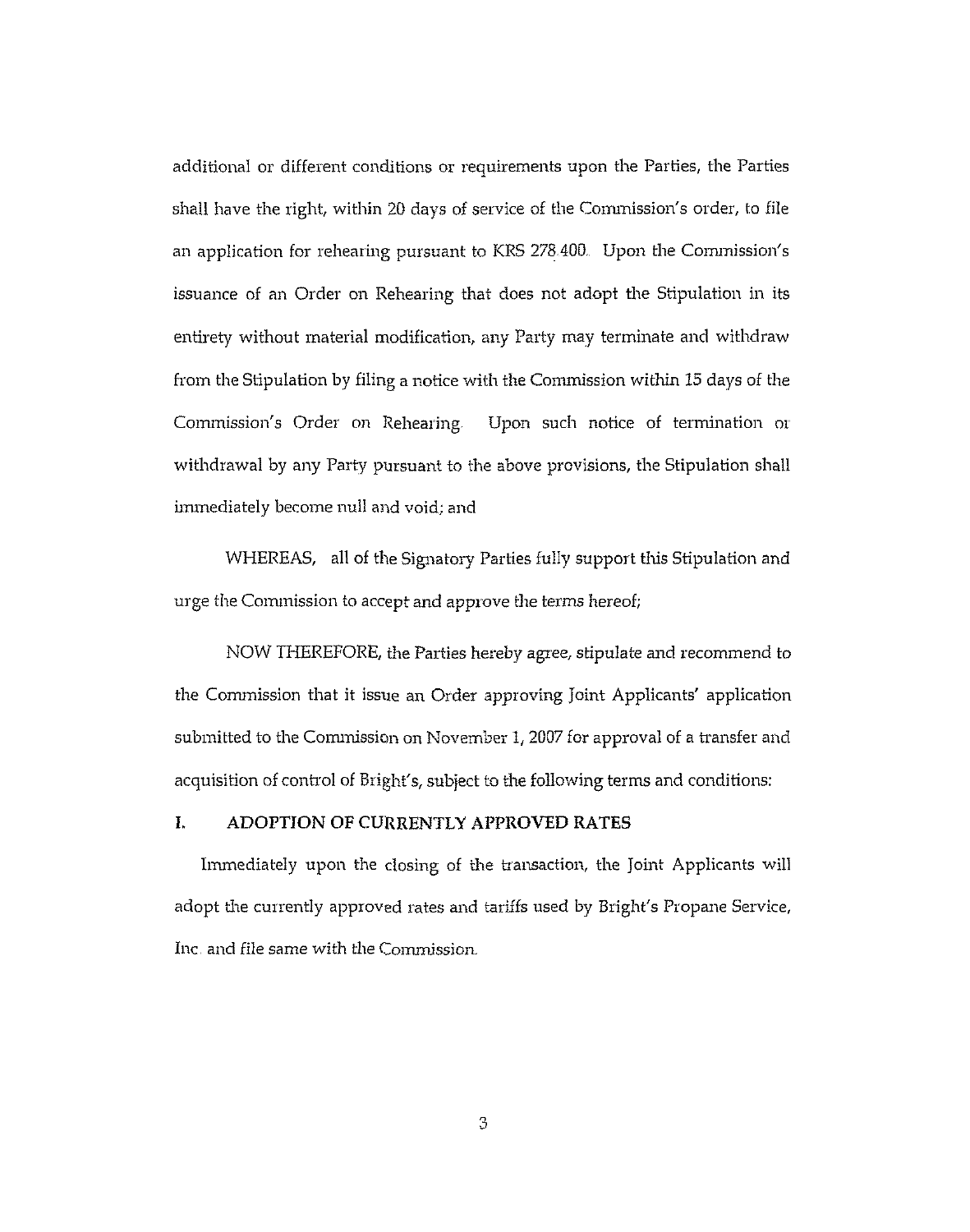#### II. RATE FREEZE OF ONE YEAR

The Joint Applicants commit that the rates of Bright's Commissionjurisdictional customers will not be raised for the period of one year from the date of the approval of the transaction except for any change in conunodity costs

#### III. RELIABILITY OF SYSTEM

The Joint Applicants commit that Bright's Commission-jurisdictional system will be maintained and operated in a reliable manner. This includes the retention of the current employees, or the replacement of new employees with comparable skills and experience in the event the current employees in charge of the operations of Bright's leave

#### IV. REASONABLE AND ADEQUATE SERVICE

The Joint Applicants commit that reasonable and adequate service will continue to be provided to Bright's Commission-jurisdictional customers following the closing of the transaction.

#### V. CUTOMER RELATIONS

The Joint Applicants commit to maintain, if not exceed, the current level of customer relations with Bright's Commission-jurisdictional customers

#### VI. RETENTION OF CURRENT EMPLOYEES

The Joint Applicants commit that the current employees will be retained unless those individuals voluntarily elect to seek other employment, However, the Joint Applicants will in no way materially alter the employees' job

4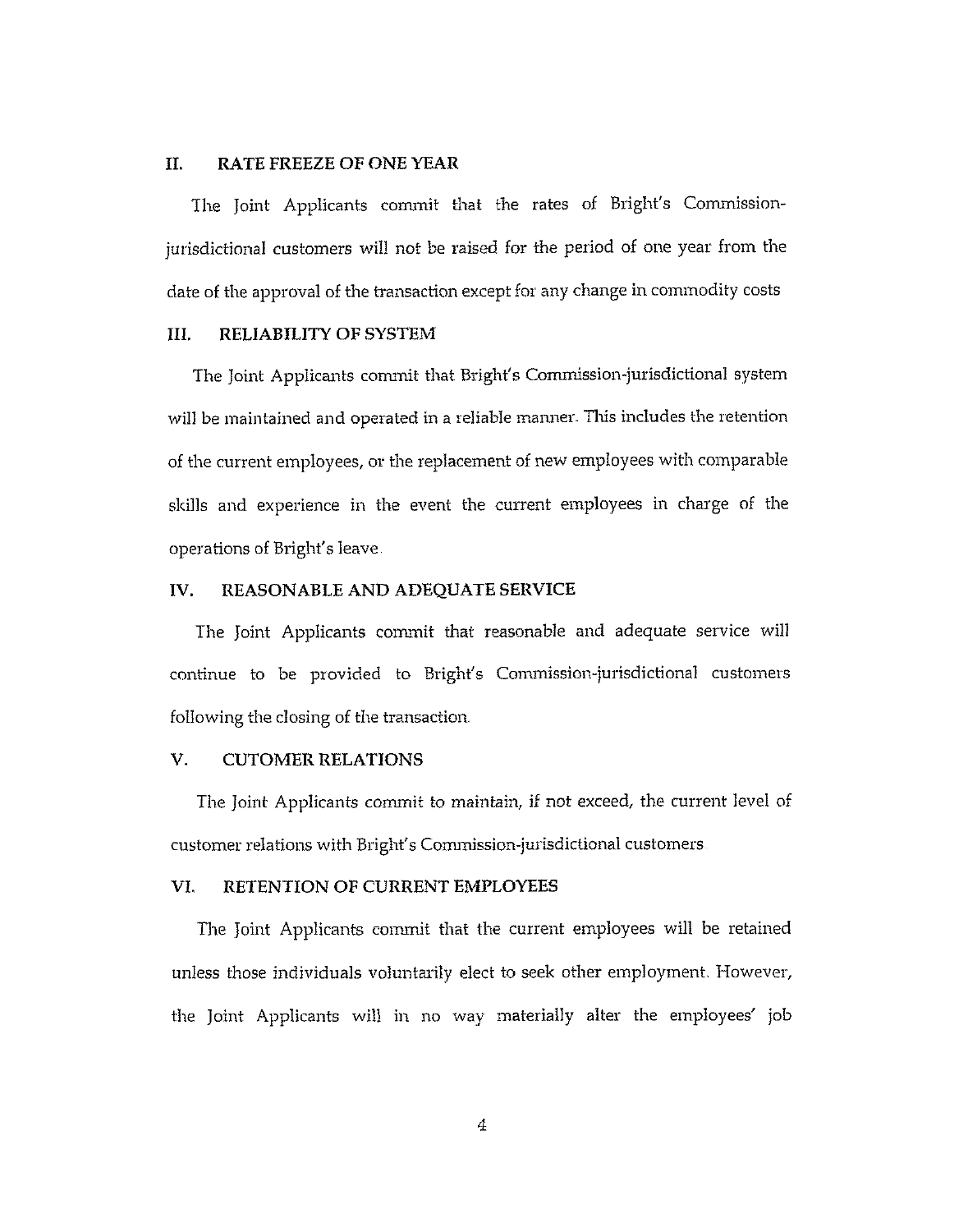descriptions, workforce environment, salary or benefits in such a way as to effectively cause the employee(s} to voluntarily terminate employment.

## VII. NO ALLOCATION OF ACQUISITION PREMIUM TO COMMISSION-JURISDICTIONAL CUSTOMERS

Any acquisition premium paid by Heritage for Bright's shall not be "pushed down", or otherwise allocated to Bright's current or future Commissionjurisdictional customers.

## VIII. NO CHANGE IN CONTROL PAYMENTS WILL BE ALLOCATED TO COMMISSION-JURISDICTIONAL CUSTOMERS

No change in control payments will be allocated to Bright's current or future

Commission-jurisdictional customers.

## IX. NO CROSS-SUBSIDIZATION WITH AFFILIATES

Heritage commits to protect against cross-subsidization between its regulated

and non-regulated operations in transactions with affiliates.

## X. FUTURE RATE CASE(S}

The Joint Applicants commit that in any future rate case, Heritage will not seek a higher increase in its rates than it would have sought if the purchase had not occurred.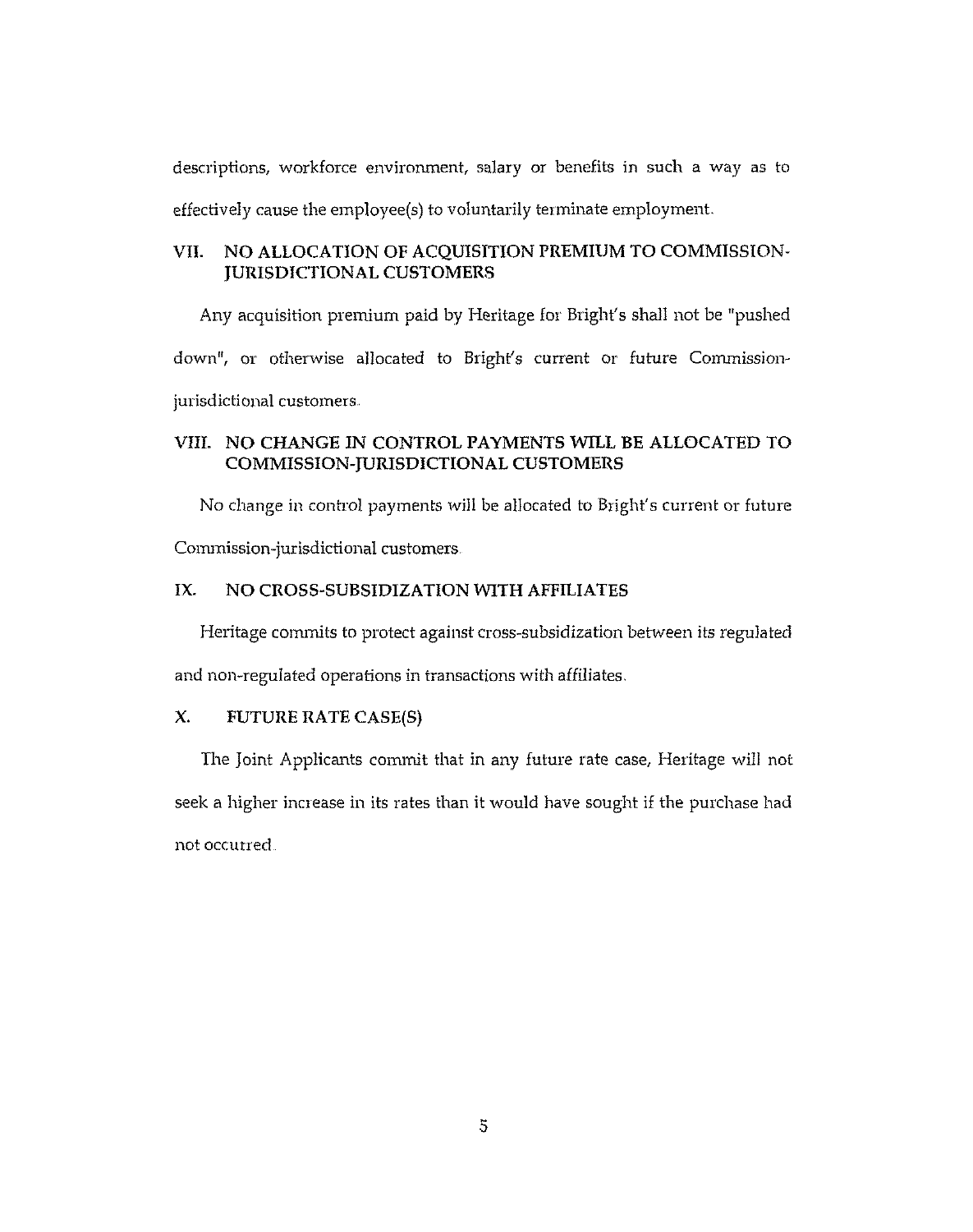#### HAVE SEEN AND AGREED:

Helen C. Helton

TILFORD DOBBINS ALEXANDER BUCKAWAY & BLACK, PLLC 1400 One Riverfront Plaza 401 West Main Street Louisville, Kentucky 40202 502.584.1000 hhelton@tilfordlaw.corn Attorney for Bright's Propane Service, Inc.

Deborah T. Eversole STOLL KEENON OGDEN, PLLC 2000 West Jefferson Street Louisville, Kentucky 40202 502.568.5770 Deborah.Eversole@skofirm.corn Attorney for Heritage Operating L. P.

∥

JACK CONWAY  $ATTORNEY$  GENERAL Dennis G. Howard, II dennis.howard@ag.ky.gov Lawrence W. Cook larrv.cook@ag.kv.gov Assistant Attorneys General 1024 Capital Center Drive, Suite 200 Frankfort, KY 40601-8204 502.696.5453 (telephone) 502.573.8315 (facsimile)